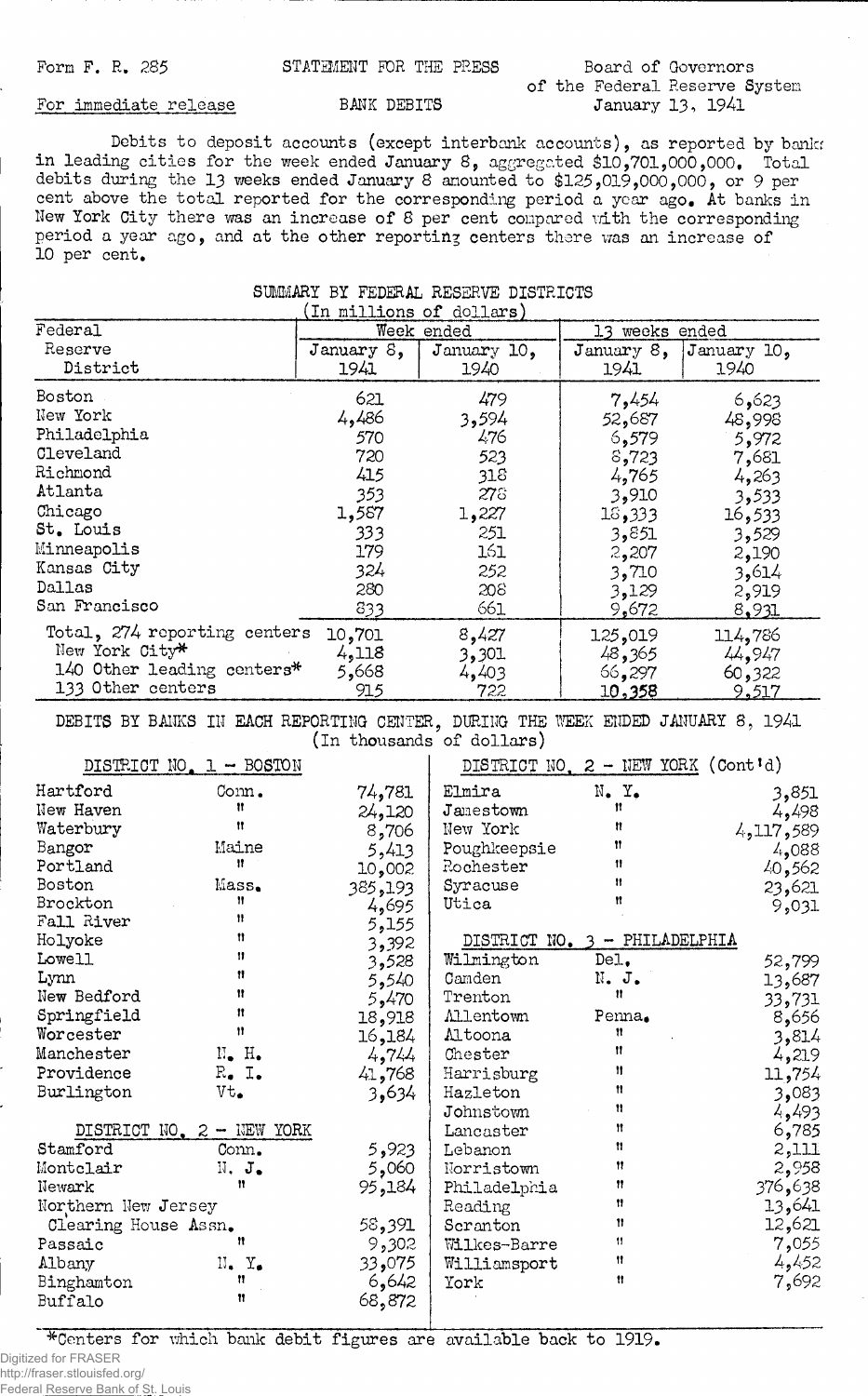**Form F. R. 285-a**

ï

í

**DEBITS BY BANKS IN EACH REPORTING CENTER., DURING THE WEEK ENDED JANUARY 8, 1941**

Ť

|                              |                          |                 | (In thousands of dollars)       |                                            |                  |
|------------------------------|--------------------------|-----------------|---------------------------------|--------------------------------------------|------------------|
| DISTRICT NO. $4 - CLEVELAND$ |                          |                 |                                 | DISTRICT NO. $6 - \text{ATLAITA}$ (Cont'd) |                  |
| Lexington                    |                          |                 |                                 | Ga.                                        | $*1,700$         |
| Akron                        | Ky.<br>Ohio              | 9,306           | Albany<br>Atlanta               | n                                          | 63,679           |
| Canton                       | n                        | 19,649          | Augusta                         | Ħ                                          | 5,877            |
| Cincinnati                   | Ħ                        | 11,797          | Brunswick                       | n                                          | 793              |
| Cleveland                    | $^{\dagger}$             | 97,186          |                                 | Ħ                                          | 6,227            |
| Columbus                     | n                        | 184,741         | Columbus<br>Elberton            | Ħ                                          | 360              |
| Dayton                       | Ħ                        | 47,355          |                                 | Ħ                                          | 5,787            |
| Hamilton                     | Ħ                        | 20,305          | Macon                           | Ħ                                          | 760              |
| Lima                         | 11                       | 3,302           | Newnan                          | Ħ                                          | 8,745            |
| Lorain                       | 11                       | 4,739           | Savannah                        | 11                                         | 1,394            |
| Middlotown                   | 11                       | 1,467           | Valdosta<br>New Orleans         |                                            | 55,514           |
| Springfield                  | Ħ                        | 3,935           |                                 | La,<br>Miss.                               | 3,420            |
| Steubenville                 | Ħ                        | 5,230           | Hattiesburg<br>Jackson          | Ħ                                          | 8,479            |
| Toledo                       | Ħ                        | 2,477           | Meridian                        | $^{\prime\prime}$                          | 3,475            |
| Warren                       | Ħ                        | 38,927          | Vicksburg                       | Ħ                                          |                  |
|                              | Ħ                        | 3,665           | Chattanooga                     | Tenn.                                      | 1,890            |
| Youngstown<br>Zanesville     | Ħ                        | 15,430          | Knoxville                       | Ħ                                          | 17,194<br>11,913 |
| Butler                       | Pa.                      | 2,822           | Nashville                       | Ħ                                          | 27,553           |
| Erie                         | Ħ                        | 3,011           |                                 |                                            |                  |
| Franklin                     | Ħ                        | 8,567           | DISTRICT NO. 7 - CHICAGO        |                                            |                  |
|                              | Ħ                        | 991             |                                 | Ill.                                       |                  |
| Greensburg<br>Homestead      | Ħ                        | 2,391           | Aurora                          | n                                          | 3,559            |
| Oil City                     | Ħ                        | 006و1           | Bloomington<br>Champaign-Urbana | n                                          | 3,550<br>4,048   |
| Pittsburgh                   | Ħ                        | 2,702           | Chicago                         | 11                                         |                  |
| Wheeling                     | W. Va.                   | 221,096         | Danville                        | n                                          | 911,000          |
|                              |                          | 8,301           | Decatur                         | Ħ                                          | 2,700            |
| DISTRICT                     | $NO. 5 - RICHIMOND$      |                 | Elgin                           | 11                                         | 5,597            |
| Washington                   | D.C.                     |                 | Moline                          | Ħ                                          | 2,565<br>2,704   |
| Baltimore                    |                          | 80,571          | Peoria                          | Ħ                                          |                  |
| Cumberland                   | Md,<br>Ħ                 | 113,926         | Rockford                        | Ħ                                          | 15,611           |
|                              | 11                       | 2,164           | Springfield                     | n                                          | 8,253            |
| Hagerstown<br>Asheville      |                          | 2,814           | Fort Wayne                      | Ind.                                       | 7,706            |
| Charlotte                    | N. C.<br>Ħ               | 4,785           | Gary                            | Ħ                                          | 10,884<br>5,441  |
| Durham                       | Ħ                        | 24,562<br>7,873 | Hammond                         | Ħ                                          | 2,586            |
| Greensboro                   | Ħ                        |                 | Indianapolis                    | Ħ                                          | 72,128           |
| Raleigh                      | Ħ                        | 7,039<br>17,847 | South Bend                      | 11                                         | 698, 16          |
| Wilmington                   | Ħ                        | 3,901           | Terre Haute                     | 11                                         | 7,376            |
| Winston-Salem                | Ħ                        | 12,312          | Cedar Rapids                    | <b>Towa</b>                                | 7,783            |
| Charleston                   | S <sub>o</sub>           | 6,746           | Clinton                         | Ħ                                          | 1,592            |
| Columbia                     | Ħ                        | 8,758           | Davenport                       | 11                                         | 6,491            |
| Greenville                   | Ħ                        | 7,490           | Des Moines                      | Ħ                                          | 30,653           |
| Spartanburg                  | 11                       | 4,523           | Dubuque                         | Ħ                                          | 3,055            |
| Danville                     | Va.                      | 2,691           | Mason City                      | 11                                         | 2,974            |
| Lynchburg                    | Ħ                        | 5,379           | Muscatine                       | Ħ                                          | 919              |
| Newport News                 | Ħ                        | 3,507           | Sioux City                      | Ħ                                          | 10,371           |
| Norfolk                      | Ħ                        | 17,542          | Waterloo                        | 11                                         | 5,474            |
| Portsmouth                   | 11                       | 1,678           | Adrian                          | Mich.                                      | 1,408            |
| Richmond                     | Ħ                        | 47,504          | Battle Creek                    | Ħ                                          | 3,574            |
| Roanoke                      | Ħ                        | 9,987           | Bay City                        | Ħ                                          | 3,561            |
| Charleston                   | W. Va.                   | 15,990          | Detroit                         | Ħ                                          | 286,361          |
| Huntington                   | 11                       | 5,465           | Flint                           | Ħ                                          | 7,789            |
|                              |                          |                 | Grand R <sub>a</sub> pids       | Ħ                                          | 15,725           |
|                              | DISTRICT NO. 6 - ATLANTA |                 | ${\rm J}$ ackson                | 11                                         | 4,495            |
| Birmingham                   | Ala.                     | 35,272          | Kalamazoo                       | Ħ                                          | 7,278            |
| Dothan                       | Ħ                        | 1,057           | Lansing                         | 11                                         | 214, 7           |
| Mobile                       | 11                       | 14,961          | Saginaw                         | Ħ                                          | 5,945            |
| Montgomery                   | Ħ                        | 7,400           | Green Bay                       | Wis.                                       | 4,139            |
| Jacksonville                 | Fla.                     | 34,538          | Manitowoc                       | 11                                         | 2,132            |
| Miomi                        | Ħ                        | 22,231          | Milwaukee                       | n                                          | 76,636           |
| Pensacola                    | Ħ                        | 2,688           | Oshkosh                         | 11                                         | 2,827            |
| Tampa                        | Ħ                        | 10,141          | Sheboygan                       | Ħ                                          | 5,768            |
|                              |                          |                 |                                 |                                            |                  |

**■^Estimated,**